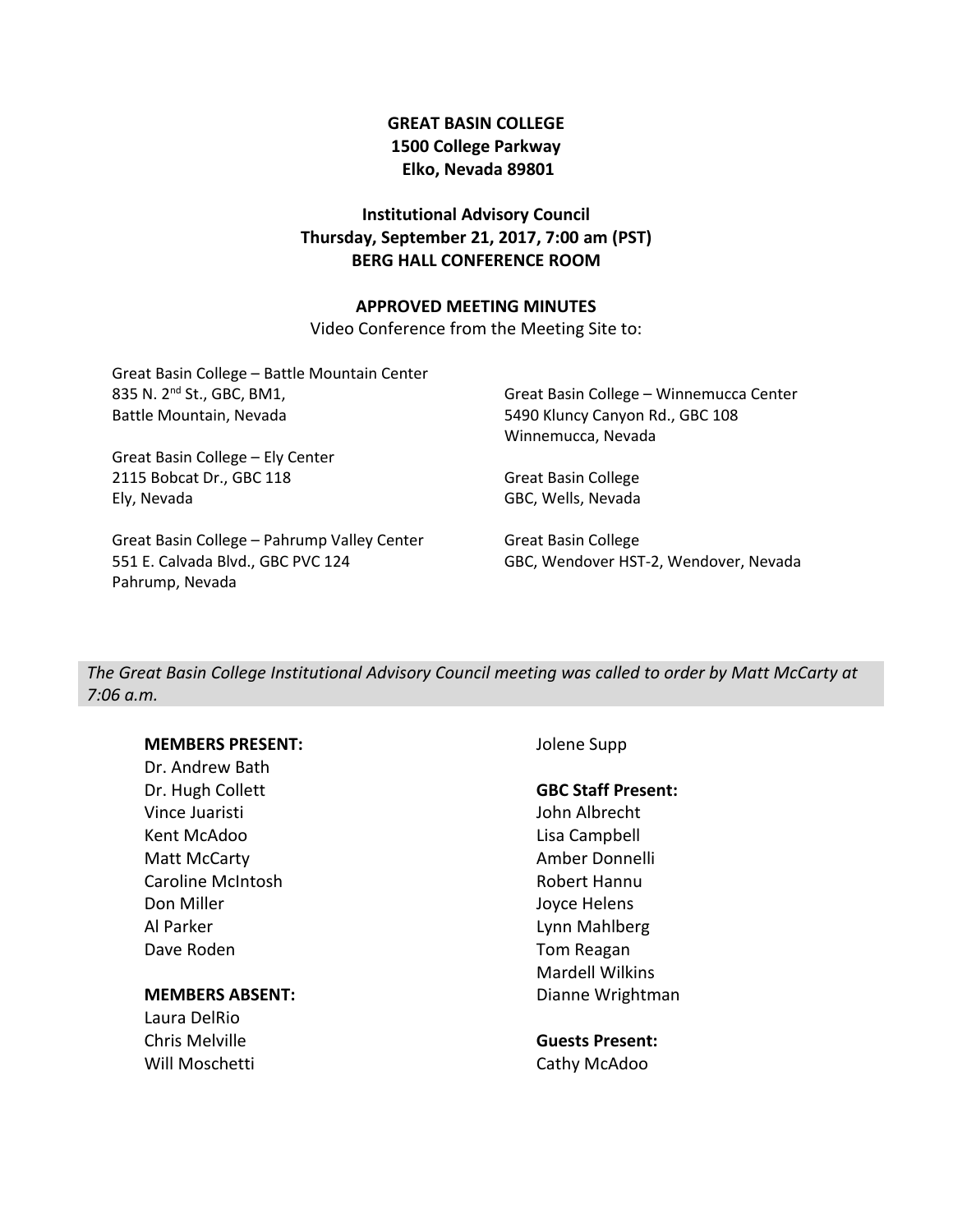**1. Public Comment** *(see foregoing notation regarding public comment)* **Information** No public comment.

### **2. Approval of Minutes –** *Matt McCarty* **Information/For**

GBC Institutional Advisory Council reviewed the minutes of the GBC IAC meeting on May 18, 2017. Dave Roden made a **MOTION** to approve the minutes; motion was seconded by Kent McAdoo. Discussion followed with Kent McAdoo recommending minor change to Item 6 to reflect the following: John Rice said the faculty has been working hard to have a broad conversation with women, Hispanics, and Native America people who have a real interest. **MOTION** was **APPROVED** with this noted change to Item 6.

### **3. IAC Chairs Meeting Update -** *Matt McCarty* **Information**

GBC IAC Chair Matt McCarty provided an update on the past IAC Chairs meeting. The meeting was earlier this summer in Reno. The IACs are strong and it is refreshing to see how the colleges are transitioning as the IACs are new to the community colleges. The TMCC IAC chair reported that TMCC has a slick marketing plan that has rolled out. Since the TMCC IAC inception the number of companies that TMCC has connected with has risen by 30%. TMCC also has a link that employers can go to and that has shown a 6% increase to approximately 1200 employers who have used the link. It is a good way to connect employers with the college. GBC could use this as an example to reach out. The TMCC chair mentioned John Albrecht and the program he is involved with in going out to local schools to deliver a TMCC notebook and talk about going to TMCC. It got good media attention for the college.

### **4. Board of Regents' Community College Committee Update –** *Matt McCarty* **Information**

GBC IAC Chair Matt McCarty updated the IAC on the previous meeting of the NSHE Board of Regents' Community College Committee meeting. The new Vice Chancellor of Community Colleges, Nate MacKinnon, will be in Pahrump next week for the open house. Lynn Mahlberg added that Frank Woodbeck, Vice Chancellor for Workforce Development and Regent Cathy McAdoo will be in Pahrump as well. Chair McCarty reported the Nevada Promise was passed in legislature and provides \$3.5 million dollars for free community college. It is paid out after all scholarships and other awards to finish paying the credit hours. The application deadline is October 31. The students are required to attend two mandatory meetings or trainings about the obligations, meet with a mentor, complete 20 hours of community service, and fill out a FAFSA application. The program in modeled after the Tennessee Promise which is now a \$100 million dollar program. Nearly every student in Tennessee is eligible. The administrative costs are covered by a private endowment in Tennessee. Some details are still being worked out here. It will be one application process. Chair McCarty strongly encourages IAC members to go out and talk about Nevada Promise with students and parents. The program is only applicable to seniors in high school this year. Chair McCarty also suggested the IAC members be looking at their communities to identify five people who would make good mentors for these Nevada Promise students. The scope of the mentoring is not known yet, but as a mentor you don't

## **Possible Action**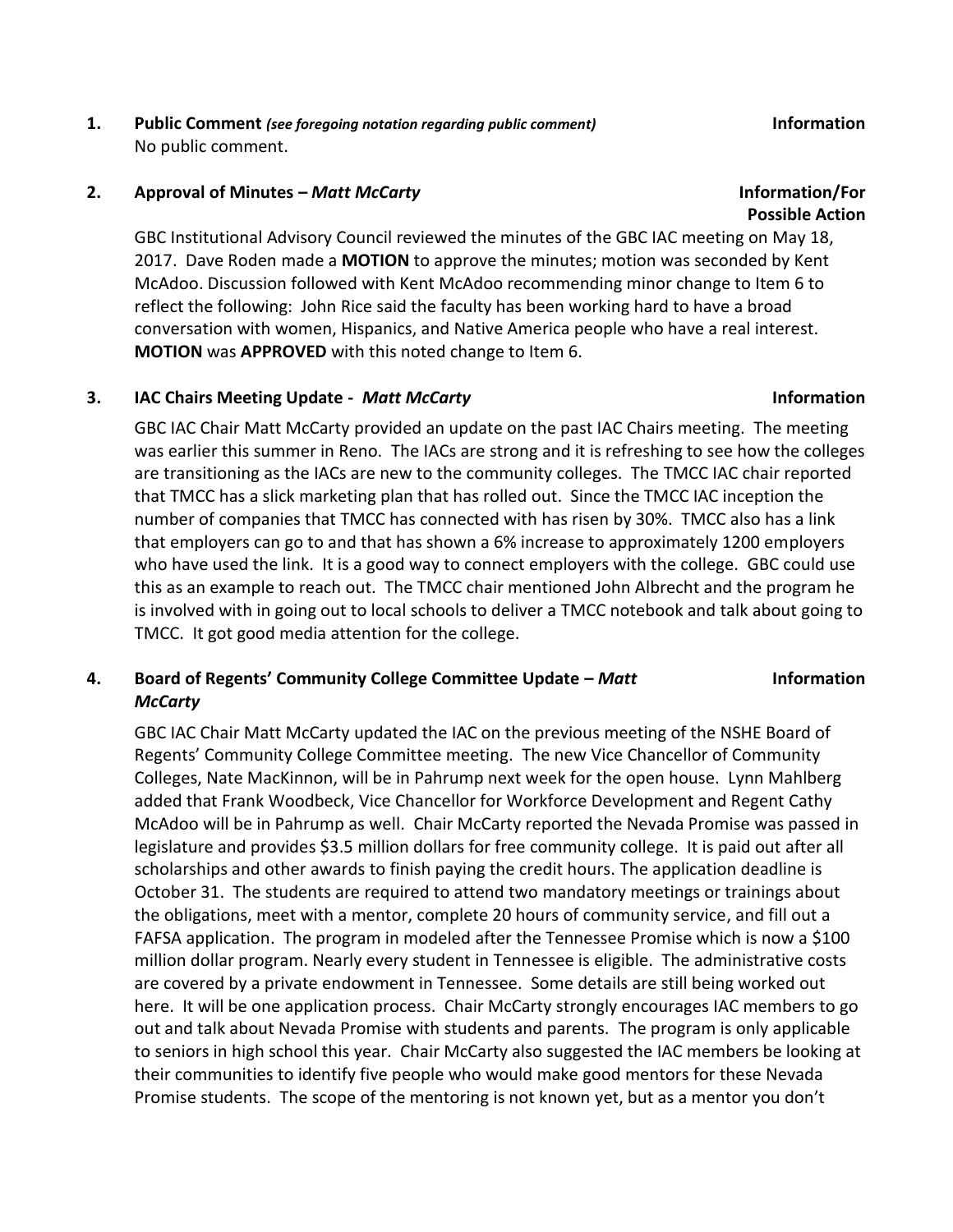have to provide academic advising. The mentors will receive training, too. Mentors will need a background check because they will be working with students. Vince Juaristi asked if GBC students would be locked out if applications are accepted first come first serve basis. Lynn Mahlberg said it is not anticipated that students will be locked out. Remember it is not completely free. Students will still have to pay the lab fees and books and take a minimum of 12 credit hours. Lynn Mahlberg commended Chair McCarty on his wonderful report at the Community College Committee meeting. He was well prepared and succinct. Chair McCarty will send his report to Mardell to email out to this committee.

## **5. GBC IAC Business Matters –** *Matt McCarty* **Information/For**

# **Possible Action**

- A. GBC Chair Matt McCarty discussed GBC IAC membership and introduced new member Caroline McIntosh from Ely. We have 13 seats now with potentially two to fill. Ms. McIntosh expressed appreciation for the fast track in the applications process. She stated she is very excited to be back home in Ely. She served many years ago on the GBC Advisory Board and was the school superintendent for White Pine County and Lyon County School Districts. She currently serves on the GBC Foundation Board of Trustees.
- B. Chair Matt McCarty discussed the process for the selection of Chair and Co-Chair starting 2017/2018. They are two year terms and open to anyone on the IAC. Don Miller made a **MOTION** that Matt McCarty continue as chair for a two year term starting the academic year 2017-2018; motion seconded by Dave Roden; **MOTION** was **APPROVED**. Matt McCarty reported that he reached out to Andrew Bath about the Co-Chair position and Dr. Bath is interested. Don Miller made a **MOTION** to appoint Andrew Bath as Co-Chair for a two year term starting the academic year 2017-2018; motion seconded by Dave Roden; **MOTION** was **APPROVED.**
- C. Chair Matt McCarty reported the terms of one half of the GBC IAC members expire in December 2017. They are Hugh Collett, Al Parker, Chris Melville, Don Miller, Will Moschetti and Jolene Supp. If you do not want to renew let us know by next meeting. We can have a maximum of fifteen members. We don't have anyone from Battle Mountain.
- D. GBC IAC discussed proposed 2017/2018 Meeting Dates: Thursday, September 21, 2017 at 7:00 a.m. (PST) Thursday, November 16, 2017 at 7:00 a.m. (PST) Thursday, January 18, 2018 at 7:00 a.m. (PST) Thursday, March 15, 2018 at 7:00 a.m. (PST) Thursday, May 17, 2018 at 7:00 a.m. (PST)

Kent McAdoo made **MOTION** to approve the proposed meeting schedule for 2017/2018; motion seconded by Don Miller; **MOTION** was **APPROVED**.

## **6. Enhanced Role for GBC IAC –** *Matt McCarty* **Information/For**

## **Possible Action**

Chair Matt McCarty led a discussion on determining what the goals of the IAC should be and to determine the focus of the coming year. Matt said for the past four to five years these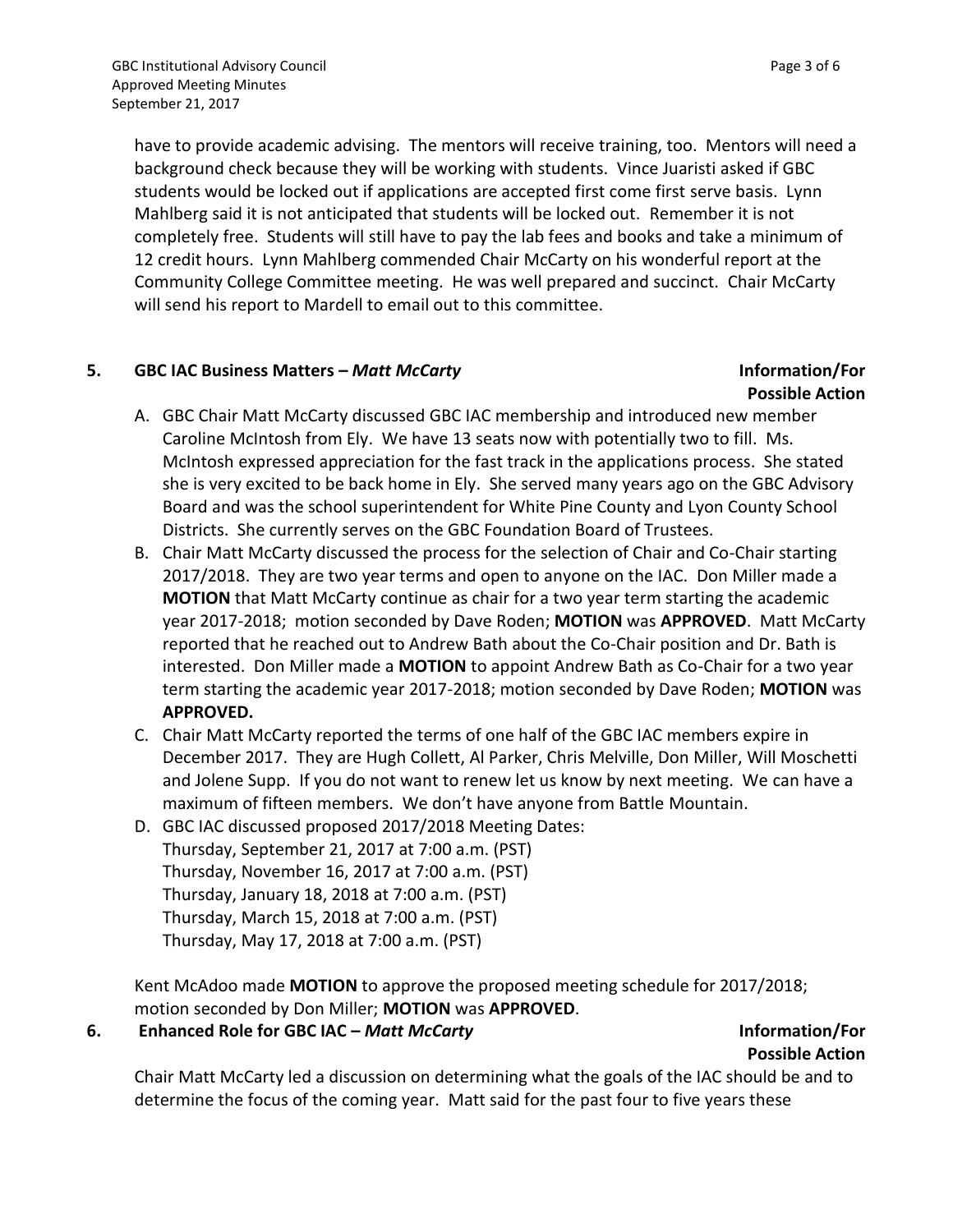meetings have been heavy on reports. The open meeting law has made it more difficult to freely and opening discuss things as in prior meetings. However, committee members are more active in the communities. #1 We can help out with dual enrollment through the Jump Start Program or whatever program is in place within the high schools. #2 What can we do for the businesses in all of our communities and how can we meet all of their needs. #3 All communities have the health and human services so what can we do to meet the needs in this area. We should be advocates for the college and step up our game on the knowledge we have from these three areas. We then can talk to the high school students, parents and counselors on what GBC can offer. We can talk to the businesses and the medical community on what their needs are and bring that information back to the college. It will be information being brought in and out. GBC does a great job and the more help we can give them the better. Dean Tom Reagan stated GBC is the only NSHE institution that offers the alternate route to licensure. Dean Reagan also talked about the dual enrollment and that 800 students each year take some sort of dual enrollment. There is a 50% reduction in fees to all dual enrollment regardless of delivery. There is also the Career Readiness grant whose goal is tuition free for dual enrollment. The goal is to increase head count by 20% and the number of courses taken by 50%. The Jump Start is a pathway program for juniors and seniors in high school who are ready to execrate their courses to earn an associate's degree by going full-time their last two years of high school. We are working with the school districts to increase the live schedule of classes offered. In Tonopah we focused on criminal justice because there was a cohort that needed it. GBC also has pathway for career and technical education. Caroline McIntosh suggested a synopsis of all these programs should be made available to the IAC. Tom Reagan mentioned that he is available anytime to meet and brainstorm.

## **7. President's Report –** *President Joyce Helens* **Information**

GBC President Joyce Helens provided the GBC IAC with updates on college activities.

- A. Budget President Helen's said that most people including those who work for the college do not understand how the college is funded and where the money is allotted. Very soon the college will be rolling out a GBC Budget 101 that will explain how we are funded and how our budgets work. It will be of great help to employees and GBC IAC members.
- B. Vice President for Academic Affairs Search President Helens said she has been reviewing hiring practices and how GBC conducts the searches. The VPAA position search was opened prior to her arriving at GBC. It was a very passive search and was open for months. It was advertised in one place. There were many applicants and only two qualified. President Helens said a more active search was needed for such an important position. GBC will be hiring Marti Cizeck Consulting who has worked with NSHE and GBC on other searches. We will have focus groups and listening sessions for input into the position. Hiring a consultant will cost money, but it will be worth it. Lynn Mahlberg will continue in her dual role until someone is hired. We should begin to advertise for the position in January with a hope for a summer hire.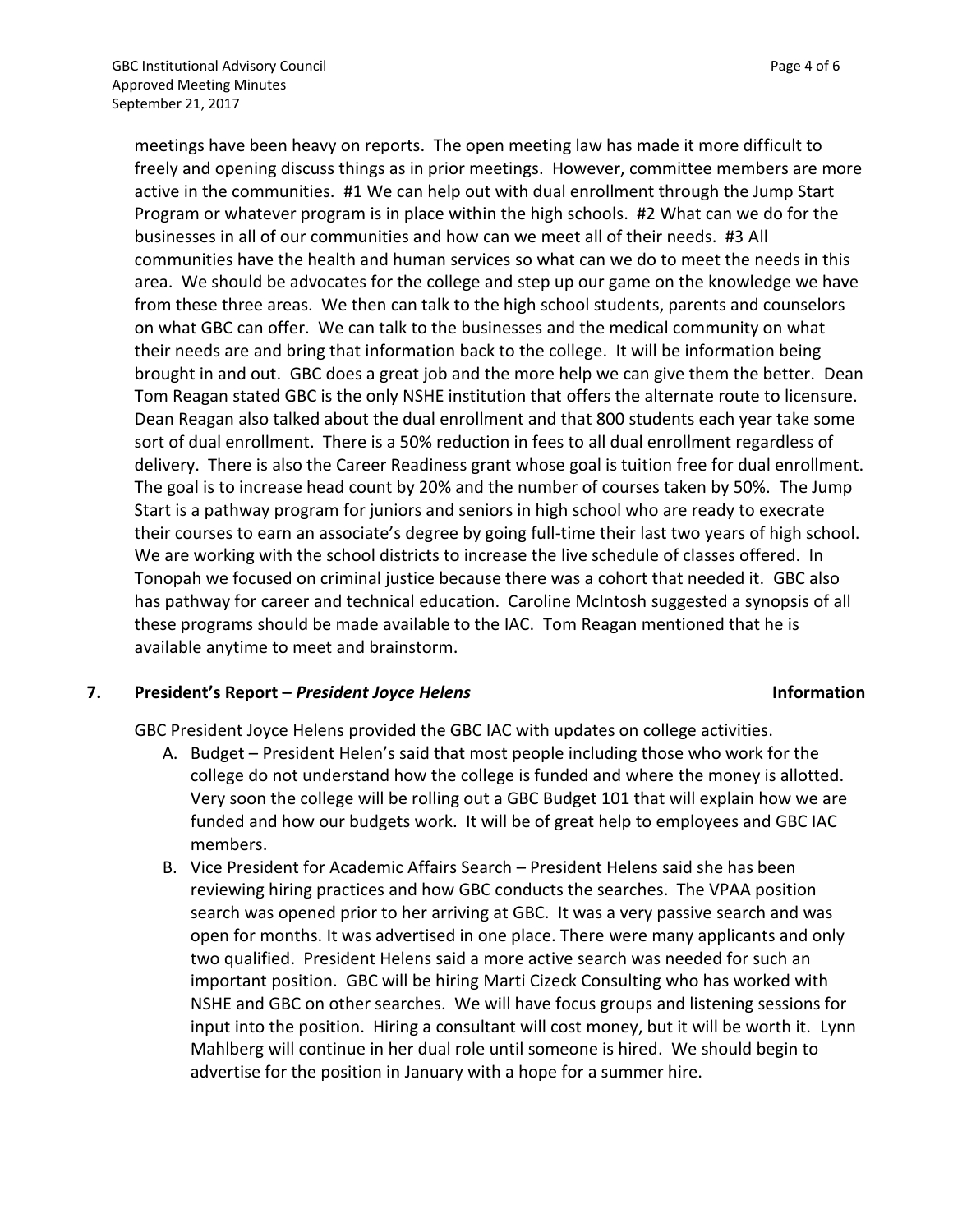- C. GBC Legacy President Helens stated the last couple of months she has been listening and sorting a tremendous amount of information. She is focusing on what it is we do and why that is important. For example, dual enrollment is something we have been doing successfully for decades. Then we have another institution who comes into our area to offer exactly what we do. Luckily we have a new Vice Chancellor for Community Colleges and now we are talking about consistent practices. We want to be good colleagues and collaborate with other institutions. Within our own college we will be looking at the programs we have and what has been put on hold. We will also be looking at the amount of online classes we offer. Our number one focus is students and community. Also important to the college is economic development. But we need to look at the competition side of it. Recently a Canadian company was interested in moving to Elko to provide mine training. It is what we are doing now. Several years ago Dean Bret Murphy had an idea of creating a mining training facility. We already do provide training to the mines and we can expand it to where people from all over the county could be sent here for training. Dean Murphy recently participated in the Governor's Trade Mission to South America which was mining related and made some great connections. Again, it comes back to what do we do and how do we build on it. We don't want to think small. It must benefit the students and the communities we serve
- D. GBC's Presentation at the Board of Regents Meeting held in Elko two weeks ago was a great collaboration with faculty, staff and stakeholders.

## **8. Member Report Information**

Each committee member was given an opportunity to provide a verbal report.

Winnemucca – Dave Roden asked Lisa Campbell to report. Lisa reported are settling in and planning for spring. Dave and Lisa recently toured Twin Creeks mine with Newmont. September 30th is a 100 year celebration for Winnemucca. Lovelock is also celebrating 100 years.

Elko – Kent McAdoo invited everyone to a presentation, Basque Herder – End of an Era, this Saturday at 2:00 p.m. at the California Trail Center. It is a photo journal and discussion about the legacy of the Basques on the Great Basin.

Don Miller reported next Friday the Rotary Club will be distributing the dictionaries with the invitation to attend GBC to all the  $3<sup>rd</sup>$  graders in our area.

Ely – Caroline McIntosh said she is looking forward to the November  $9<sup>th</sup>$  Open House to meet President Helens.

Pahrump – Al Parker said he is looking forward to September 29th Open House. There will be a number of things to discuss.